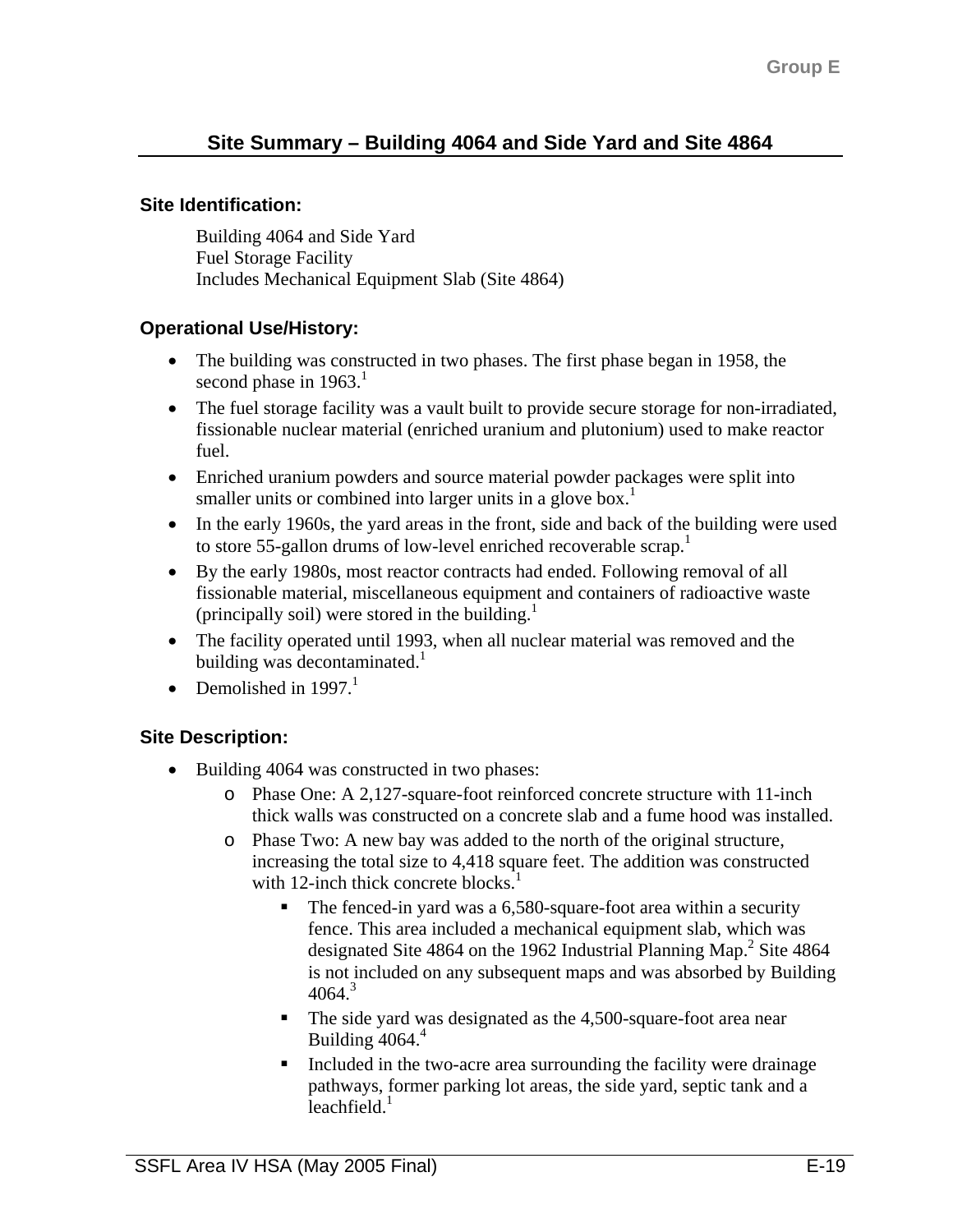## **Relevant Site Information:**

- Regulated radiological materials were managed at this facility. The potential COCs include various uranium isotopes, plutonium, thorium, and activation products.<sup>3</sup>
- There were no sinks or processing equipment in the building; the only water supply was in the restroom. Initially, sanitary wastewater was discharged to a septic tank and leach field. In the early 1960s, the facility was connected to the local sewage system, and the leach field was disconnected. The facility was equipped with a highefficiency particulate air (HEPA) filtered exhaust system.<sup>1</sup>
- Several incidents are recorded for this facility that could have involved releases of radioactivity to the environment:
	- o On February 18, 1963, an area of soil and concrete was discovered to have elevated levels of radioactivity (1  $x10^6$  dpm/gram for Cs-137 and 2  $x10^5$ dpm/gram for Cs-134). Further surveys showed that 700 square feet of soil and concrete were contaminated with mixed fission products with a maximum of 700 mrad/hr at 2 inches. Though no firm evidence of the source was discovered, it was assumed that the contamination was a result of a leak from a drum containing irradiated Seawolf submarine reactor fuel pins. It is likely that the drum plug rusted through and allowed any liquid in the drum to leak out. The area was excavated, reducing the contamination to an acceptable level of 0.5 mrad/hr (A0028).
	- o On October 8, 1964, following shipment to the vault, it was discovered that a can of uranium carbide had oxidized inside the shipping container ("birdcage"), causing the lid of the can to blow open and the bottom of the can to warp. This resulted in alpha radiation levels on the concrete dock to increase from less than 1 dpm/100 cm<sup>2</sup> (clean level) up to 200 dpm/100 cm<sup>2</sup> (A0468).
	- o On July 20, 1967, a significant increase in alpha radioactivity was detected on vegetation in the Side Yard. Investigation revealed that a 55-gallon drum containing  $U_3O_8$  had been opened outside on a piece of plastic sheeting.  $U_3O_8$ was visible on the sheeting and its was believed that some had been dispersed by wind in the area, contaminating the vegetation. The plastic sheeting was removed and appropriately dispositioned (A0622).

## **Radiological Surveys:**

- In 1988, Rocketdyne conducted a radiological survey of the source and special nuclear material (SNM) storage vault in Building  $4064$ <sup>5</sup>
	- o Scope: Ambient gamma exposure rate measurements were taken in the storage yard and surrounding area. Soil samples, debris and miscellaneous items were also analyzed. Radiological contamination quantities were compared against unrestricted-use acceptable contamination limits prescribed by DOE  $5400.1$ :
	- o Samples were taken in the interior of the building to test for alpha and beta contamination.
	- o Average alpha value:  $10.5 \text{ dpm}/100 \text{cm}^2$
	- o Average beta:  $388 \text{ dpm}/100 \text{ cm}^2$ .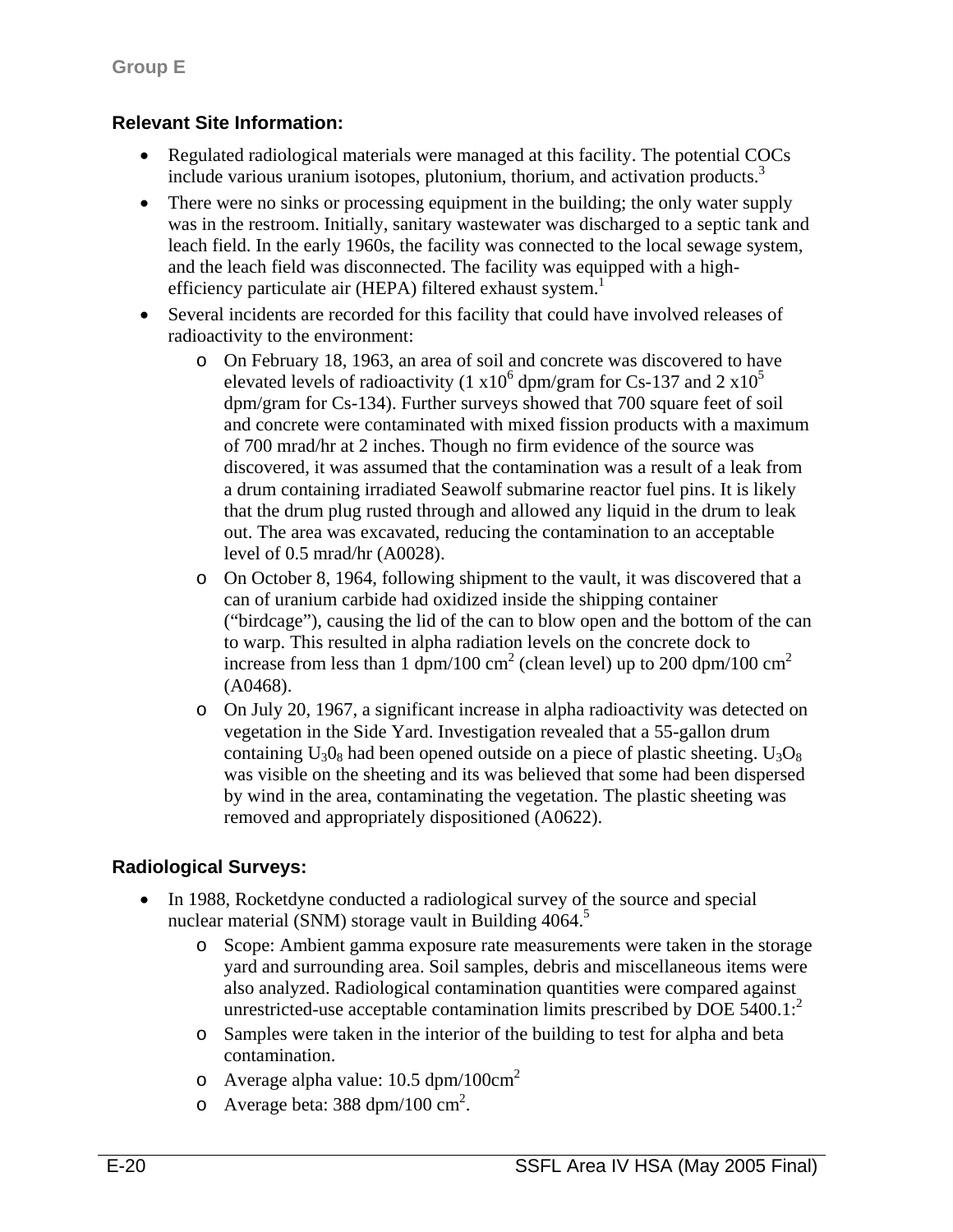- o Derived Concentration Guideline Level (DCGL): 5000 dpm/100cm<sup>2</sup>.
- o Survey results for the interior walls and floors were below the acceptable limits.
- o Miscellaneous building features were surveyed by indication only. The light fixtures, a floor mop and the fume hood were found to be contaminated.
- o The area within the fenced storage yard was surveyed for ambient gamma. A contaminated area was found bordering and outside of the eastern fence. This area, measuring approximately 300 square feet, was significantly contaminated with rate readings of 50-100 µR/hr at one meter. Soil samples from the vicinity showed elevated Cs-137 activity  $(2,500 \text{ pCi/g}, \text{DCGL } 100$ pCi/g). Further remedial action for that area was required.
	- Remedial action occurred in 1990. The top layer materials for the side yard were removed and the residual activity was analyzed and compared to previous data. It was concluded that radiation and contamination levels in the side yard and other surrounding areas are well below acceptable regulatory limits.<sup>4</sup>
- ORISE performed a final verification survey in December 1992, during which three Cs-137 hotspots in the Building 4064 Side Yard were discovered. One hotspot was found to contain 210 pCi/g of Cs-137. The second was measured at 35.1 pCi/g, and the third was measured at 27.7 pCi/g. (Allowable limits for Cs-137 were 7.08 pCi/g average in 100 m<sup>2</sup> or 70.8 pCi/g maximum in 100 m<sup>2</sup>.) Following additional remediation of these areas, ORISE conducted an additional verification survey and published its findings in 1993. $\degree$
- The site was included in the Area IV survey in 1995, and additional locations above release limits were found in the side yard and across the street (G Street). Additional remediation occurred in 1997 and 1998.<sup>7</sup>
- In 1998, Rocketdyne performed a final status survey for Building 4064.
	- o The entire area was surveyed and sampled. A direct surface gamma scan and ambient gamma exposure measurements at 1 meter above ground were performed. Soil samples were also collected.
		- The highest Cs-137 concentration in soil was 3.1 pCi/g or 28 percent of the DCGL  $(9.2 \text{ pCi/g})$  for Cs-137.
		- The average net ambient gamma measurement was  $4 \mu R/hr$ , which is below the acceptance limit of 5  $\mu$ R/hr above background.
- In 1998, ORISE conducted a final verification survey of the Building 4064 side yard and other land areas following the demolition of the building and remediation of the vard.<sup>6</sup>
	- o ORISE performed gamma surface scans and conducted soil sampling at the site.
		- One area was identified with elevated gamma radiation. Additional remediation was performed immediately and post remediation samples were collected. Post remediation samples had gamma exposure rates ranging from 9 to 13  $\mu$ R/hr, which is below the acceptable limit of 5  $\mu$ R/hr above background (background is 14  $\mu$ R/hr).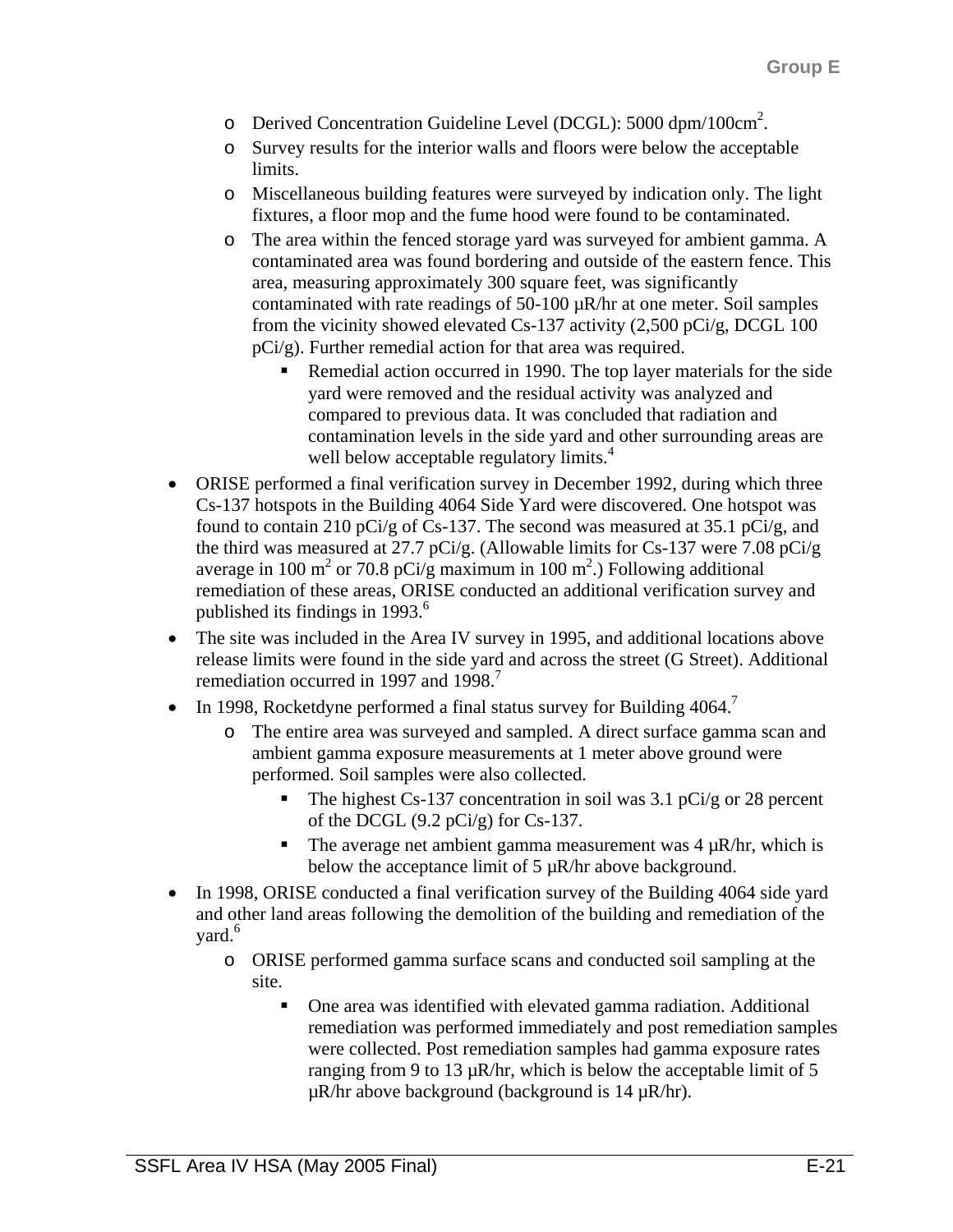- Soil samples ranged from less than 0.06 to 2.9 pCi/g for Cs-137, which is below the DCGL of 9.2 pCi/g.
- DHS also performed a verification survey in October 1998.<sup>1</sup>

#### **Status:**

- DOE released Building 4064 for demolition in 1996.<sup>8</sup>
- DHS concurred with the release of the building for demolition in 1996.<sup>9</sup>
- Building 4064 was demolished and the septic tank and leach field were removed in  $1997<sup>1</sup>$
- A certification docket has been submitted to DOE.<sup>3</sup>
- On January 31, 2005 DOE provided a letter to Boeing declaring that Boeing and ORISE surveys had confirmed that DOE and DHS approved soil cleanup limits had been met, and that the 4064 site was suitable for release for unrestricted use.<sup>10</sup>

#### **References:**

- 1- Boeing Document, EID-04600, "Final Report, Decontamination and Decommissioning (D&D) of Fuel Storage Facility 4064," September 11, 1999.
- 2- SSFL Area IV, ETEC Industrial Planning Maps, 1962-1992.
- 3- U.S. DOE, Oakland Operations Office Document, DOE/CD-ETEC-4064, "Draft Docket for the Release of Facility 4064 at the Former Energy Technology Engineering Center," September 1999.
- 4- Rocketdyne Report, N704SRR990031, "Final Decontamination and Radiological survey of the Building T064 Side Yard," October 20, 1990.
- 5- ETEC Document, GEN-ZR-005, "Radiological Survey of the Source and Special Nuclear Material Storage Vault at Building T064," August 19, 1988.
- 6- ORISE, Letter, "Second Addendum to the Verification Survey of Buildings T064 Side-Yard, SSFL, Ventura County, California (ORISE 1993 and 1994)," from T. Vitkus, (ORISE) to A. Gupta (DOE), January 25, 1999.
- 7- ETEC Document, RS-00003, "Area 4064 Final Status Survey Report," March 30, 1999.
- 8- DOE, Letter, "Demolition of Building 064," from M. Lopez (DOE) to M. Lee, (Rocketdyne) June 25, 1996.
- 9- DHS/RHB, Letter, "Demolition and Disposal of Structural Material from Building T064 at SSFL," from G. Wong (DHS/RHB) to P. Rutherford, August 19, 1996.
- 10- DOE Letter, "Release of Building 4064," from M. Lopez (DOE) to M. Lee (Boeing), January 31, 2005.
- 11- Historical Site Photographs from Boeing Database.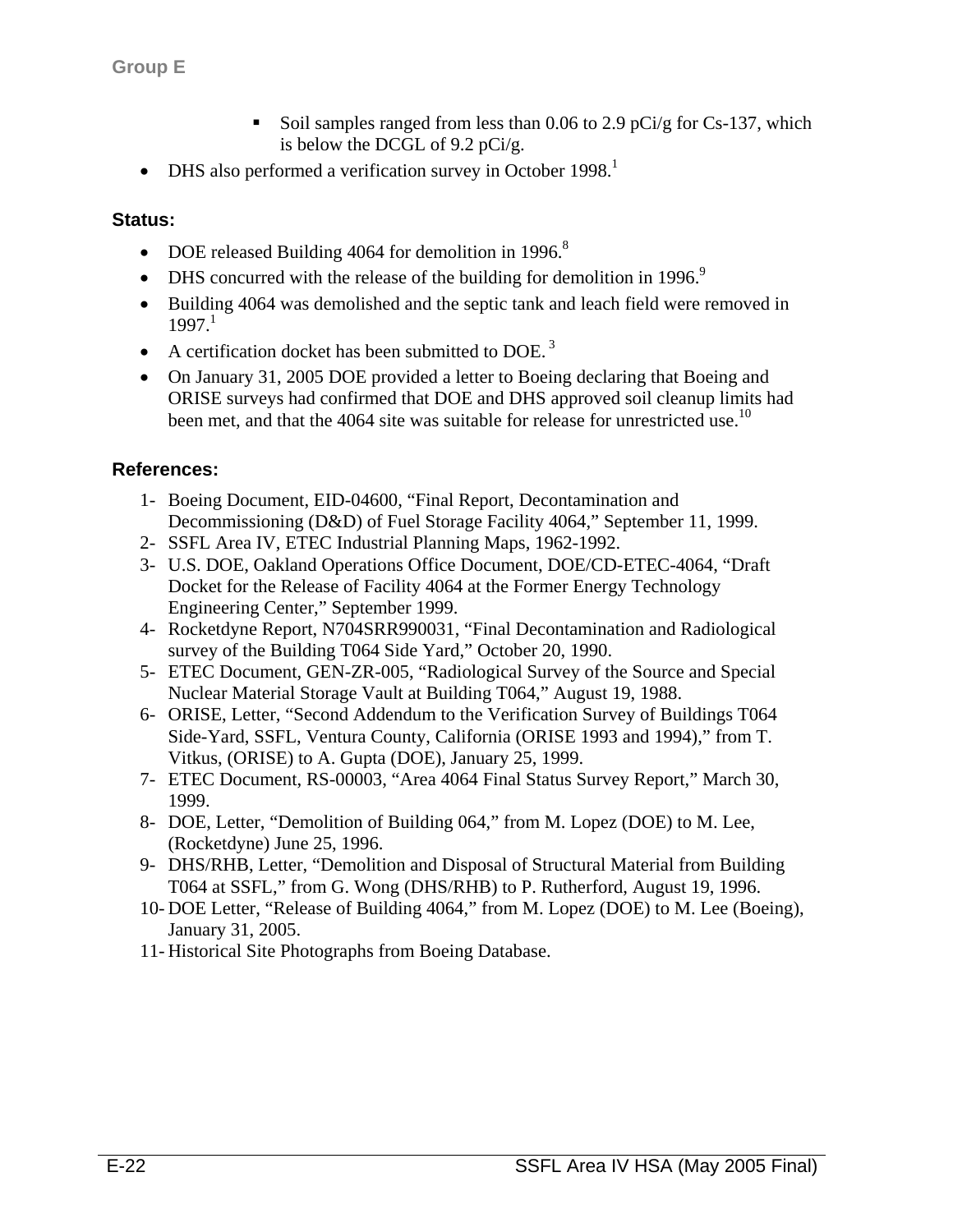**Photograph 1 – Building 4064** 

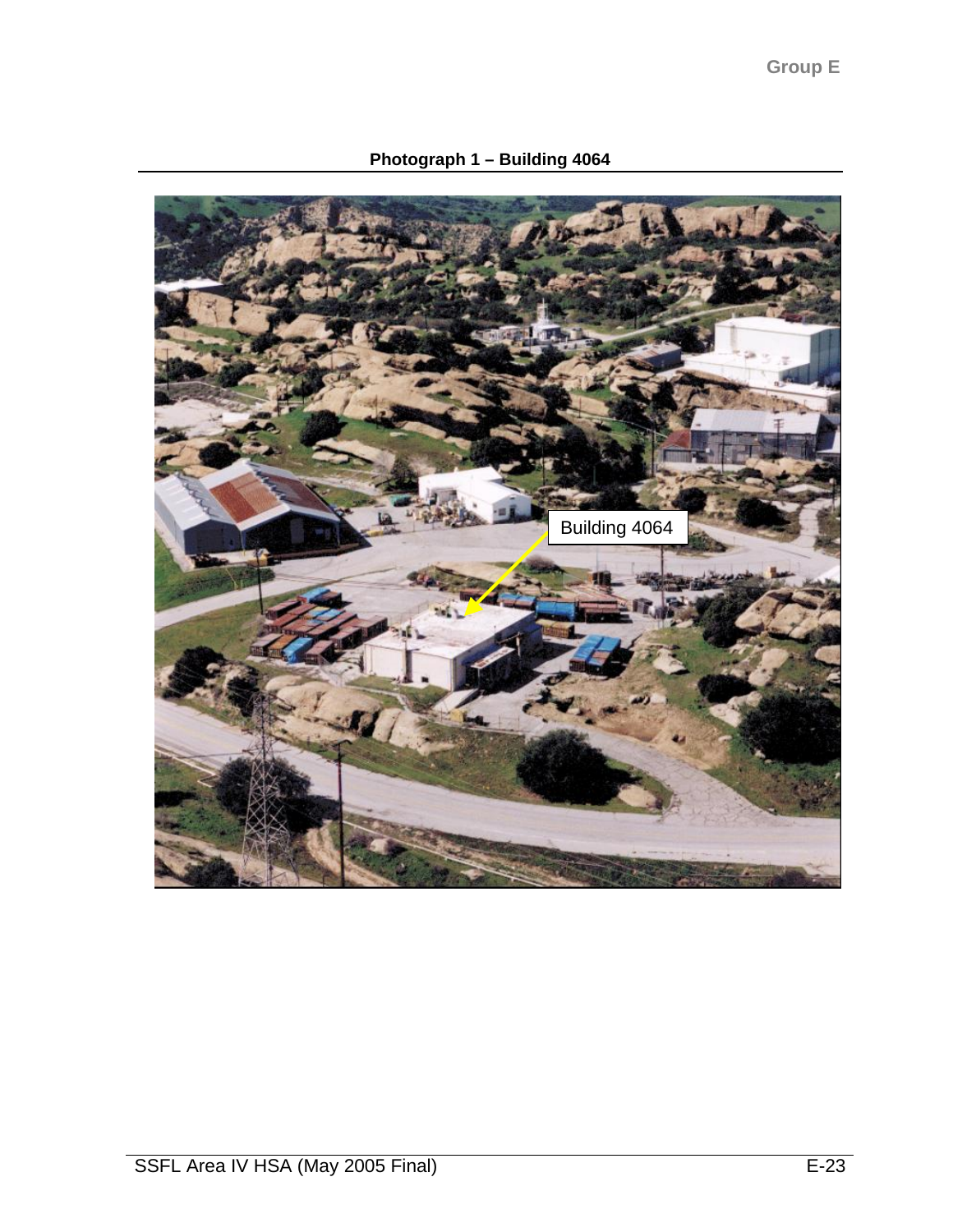# **Photograph 2 – Building 4064**